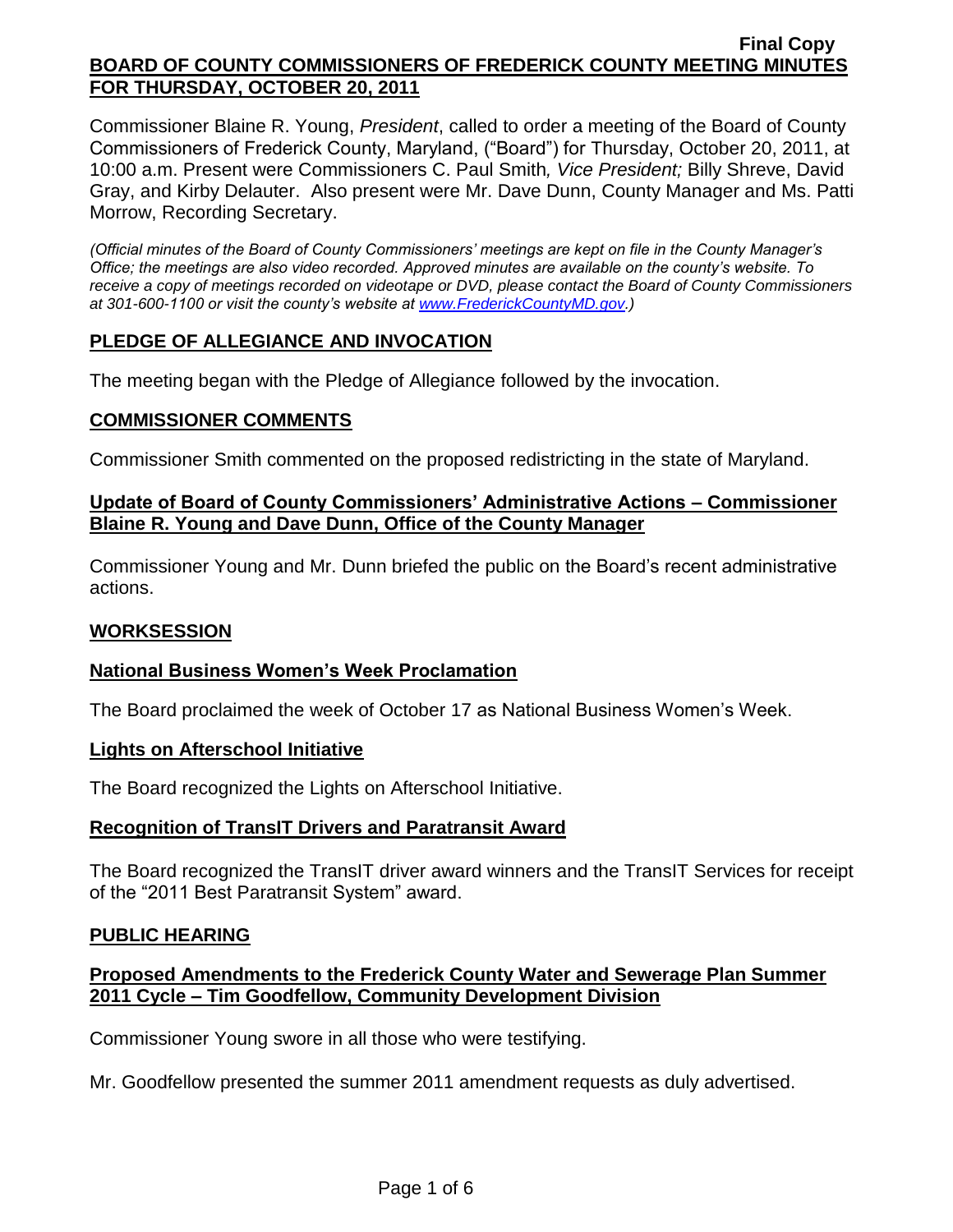WS-11-05: The Drees Corporation, Tax Map 37, Parcel 0033, Catoctin Meadows Subdivision on the west side of US 40, east of Easterday Road: request addition of a public water supply well symbol on the Water Plan map.

Recommendation: Community Development Division (CDD) staff recommended approval; Utilities and Solid Waste Management Division (DUSWM) had no comment as it was within a municipality; and the Frederick County Planning Commission (FcPc) found the request consistent with the Comprehensive Plan.

There were no public comments.

Decision: Commissioner Smith moved to approve WS-11-05 (The Drees Corporation) request to add a water supply well symbol to the Water Plan map. Commissioner Gray seconded the motion that passed 5-0.

(Commissioner Shreve left the meeting at 10:35 a.m.)

WS-11-06: Dewey Jordan, Inc. / CDD, Tax Map 77, Parcel 0133, southeast corner of the intersection of Monocacy Boulevard and MD 144, adjacent to I-70: request reclassification from NPS (No Planned Service) to S-3 Dev.

Recommendation: CDD staff recommended denial of the S-3 Dev. request; DUSWM had no comment as it was within a municipality; and the FcPc found the request consistent with The City of Frederick Comprehensive Plan.

Mr. Andrew DiPasquale, Esquire, Miles and Stockbridge and Mr. George McCreary, Dewey Jordan, Inc., representing the applicant, commented on the request.

There were no public comments.

Decision: Commissioner Smith moved to approve WS-11-06 (Dewey Jordan, Inc.) request to reclassify Tax Map 77, Parcel 0133 on the southeast corner of the intersection of Monocacy Boulevard and MD 144 from NPS to S-3 Dev. because of a mapping error. Commissioner Young seconded the motion that passed 4-0 with Commissioner Shreve absent.

# **AGENDA BRIEFING**

Staff reviewed with the Board the following item scheduled for public hearing on Thursday, October 27, 2011, at 10:00 a.m.:

• Priority 2 Text Amendments – Eric Soter and Shawna Lemonds, Community Development Division

# **WORKSESSION**

# **Discussion Regarding the Frederick County Small Business Loan Fund (Tabled from 10/6/11) – Laurie Boyer, Community Development Division**

Ms. Boyer briefed the Board on the loan fund.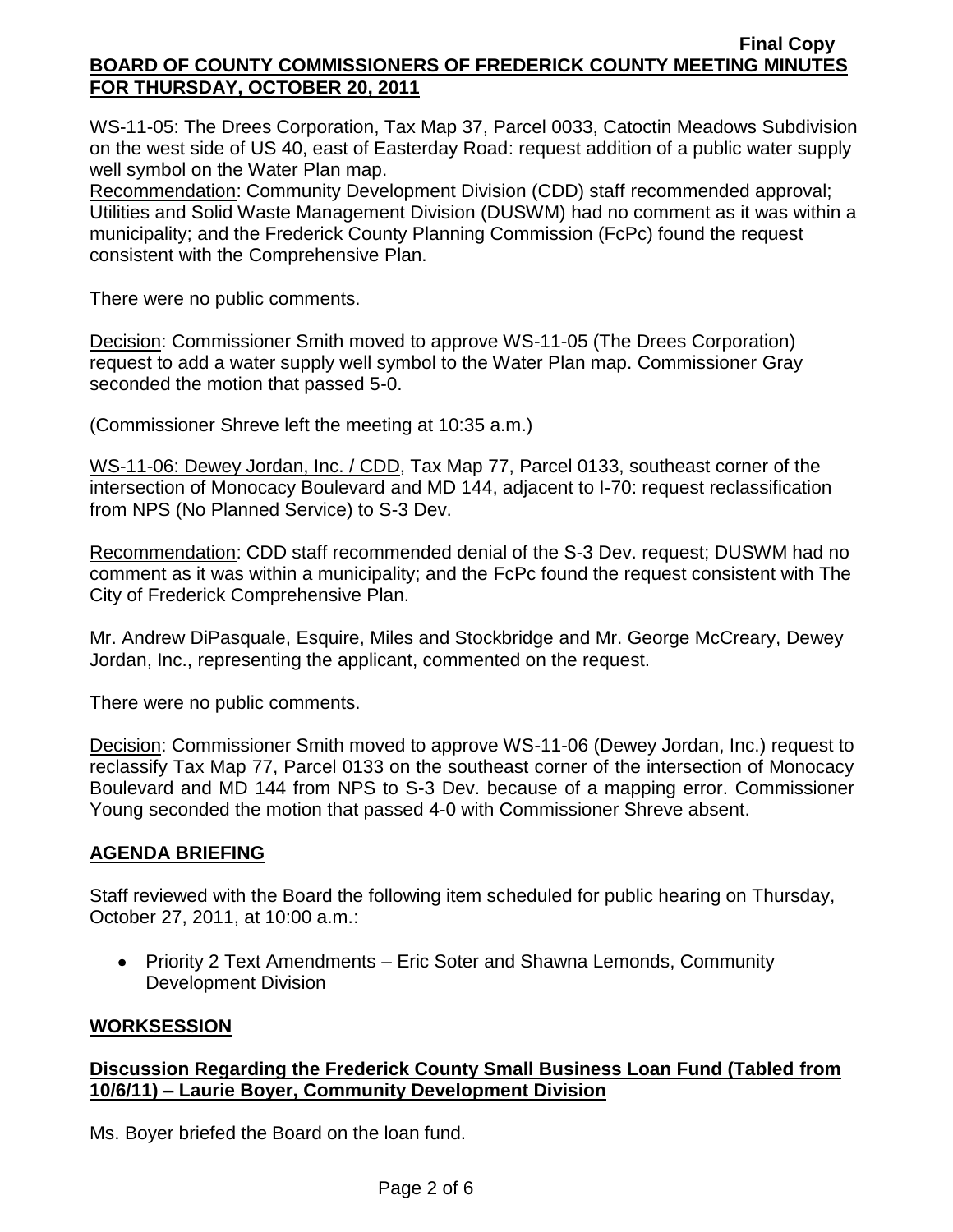Ms. Erin White, Finance Division, and Ms. Kathy Mitchell, Office of the County Attorney, commented on the loan fund.

(Commissioner Shreve entered the meeting at 11:00 a.m.)

There were no public comments.

Commissioner Shreve moved to suspend the fund until further notice and have staff look at other options for job enhancement. Commissioner Young seconded the motion that passed 3- 2 with Commissioners Smith and Gray opposed.

# **Resolution to Allow Administrative Approval of Easement Release Agreements – Kathy Mitchell, Office of the County Attorney**

Ms. Mitchell presented the resolution to the Board.

There were no public comments.

Commissioner Smith moved to approve the proposed resolution as presented with the addition of "storm drain" on Exhibit B. Commissioner Gray seconded the motion that passed 5-0.

It was noted that the Board would receive notification of the easement release easements as they are signed by the Board president.

(A copy of the approved/adopted resolution can be obtained in the County Manager's Office or from the county's website, [www.FrederickCountyMD.gov.](http://www.frederickcountymd.gov/))

# **ADMINISTRATIVE BUSINESS**

# **Board of County Commissioners' Execution of Documents to Facilitate Tax-Exempt Status of Loan to the Brunswick Volunteer Fire Company (BVFD) – Michael Chomel, Office of the County Attorney**

Mr. Mike Delauter, Esquire, Miles and Stockbridge and Mr. Tom Watson, BVFD, presented the request to the Board.

Commissioner Gray moved to approve the execution of a resolution and agreement in order to facilitate the issuance of tax-exempt bonds by the BVFD. Commissioner Smith seconded the motion that passed 5-0.

It was indicated the tax-exempt rate would be 3.75% for the first five (5) years and the building would be completed by the end of 2011.

(A copy of the approved/adopted resolution can be obtained in the County Manager's Office or from the county's website, [www.FrederickCountyMD.gov.](http://www.frederickcountymd.gov/))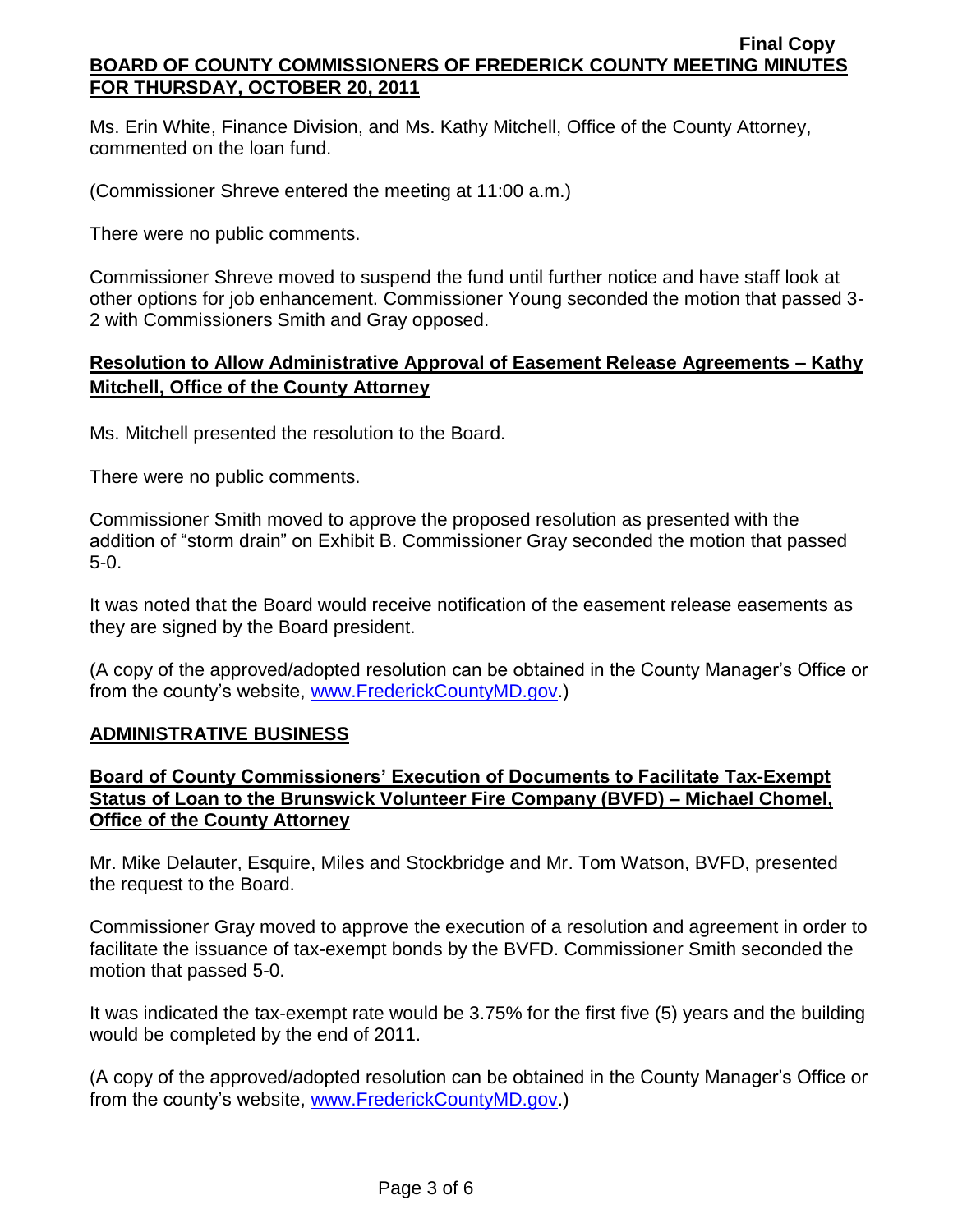### **WORKSESSION**

# **Frederick County Freight and Freight Dependant Land Use Study – Cambridge Systematics Consultants**

Mr. Don Ludlow, Cambridge Systematics Consultants, presented a PowerPoint presentation of the freight land use study. Mr. Ludlow indicated this was the first study for any county.

Commissioner Young requested further information regarding grant programs for federal highways.

Public comment:

• Meg Tully, The Frederick News-Post

This item was informational only with no action taken.

# **CONSENT AGENDA**

The following item was removed from the consent agenda and would be rescheduled for Thursday, October 27, 2011.

#BT-12-053, Fire and Rescue Services Division

The following items remained on the consent agenda:

#### BUDGET TRANSFERS

1. #BT-12-052, Housing, Citizens Services Division

# EASEMENT

1. Release and Abandonment of Deed of Easement – Land of Gilligan, LLC – Beth Ramacciotti, Utilities and Solid Waste Management Division

Commissioner Smith moved to approve the consent agenda as amended. Commissioner Shreve seconded the motion that passed 5-0.

Commissioner Young recessed the meeting at 12:15 p.m. for a lunch break.

Commissioner Young reconvened a meeting of the Board of County Commissioners of Frederick County, Maryland, ("Board") for Thursday, October 20, 2011, at 1:15 p.m. Present were Commissioners C. Paul Smith*, Vice President;* Billy Shreve, David Gray, and Kirby Delauter. Also present were Mr. Dave Dunn, County Manager and Ms. Patti Morrow, Recording Secretary.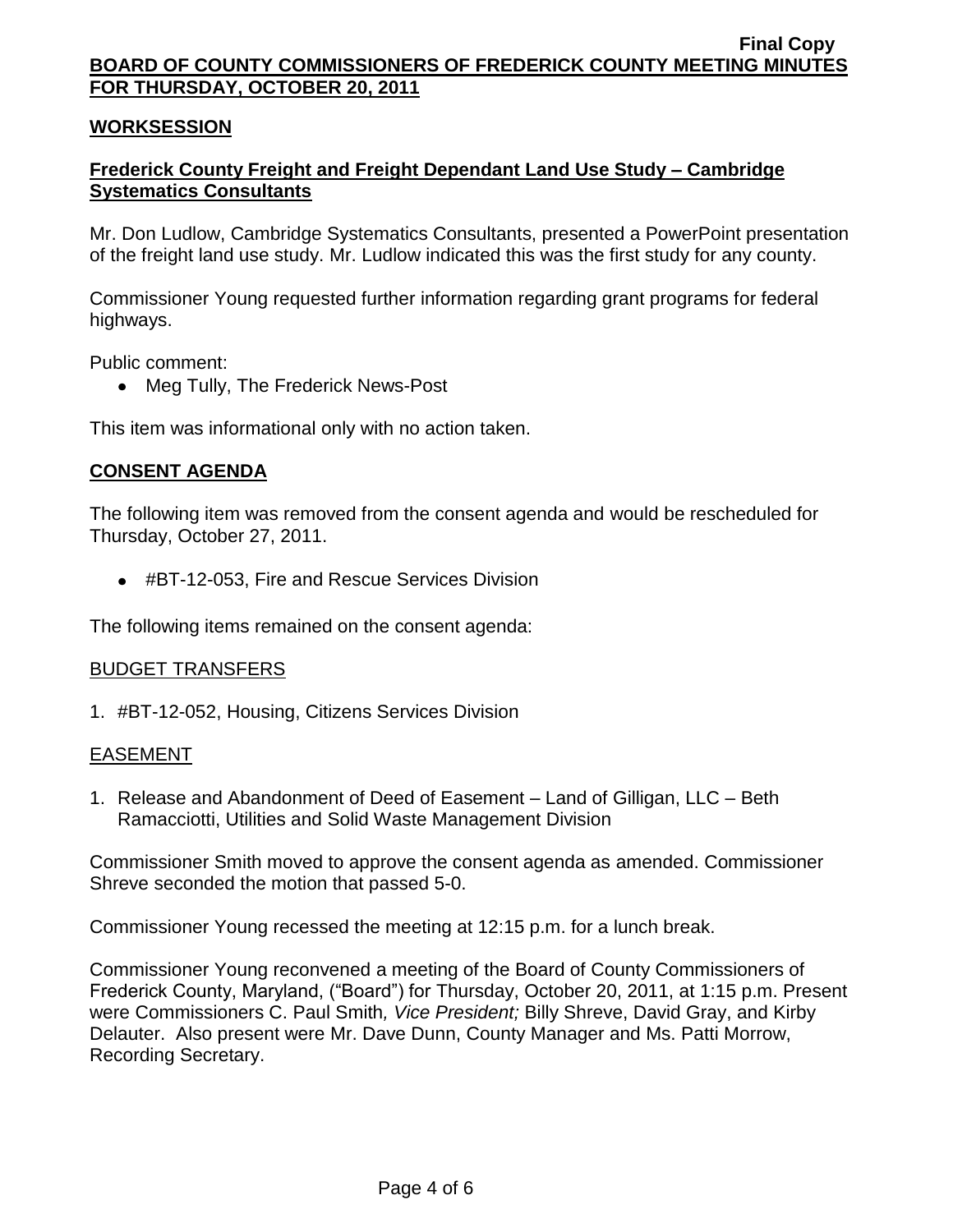# **ADMINISTRATIVE BUSINESS**

# **Bid Awards – Hal Good, Finance Division**

Purchasing Memo #12-063 – Approval to Refresh Government Finance Officers Association (GFOA) Technology Assessment and Attached Budget Transfer

Commissioner Gray moved to approve Purchasing Memo #12-063 as presented. Commissioner Shreve seconded the motion that passed 5-0.

Purchasing Memo #12-064 – Renewal of Oracle (PeopleSoft) Maintenance for Frederick County Government and Frederick County Public Schools (Sole Source)

Commissioner Gray moved to approve Purchasing Memo #12-064 as presented. Commissioner Shreve seconded the motion that passed 5-0.

# **Boundary Line Agreement and Easement Declaration for 115 and 117 East Church Street – Austin Abraham, Management Services Division**

Mr. Abraham presented the agreement and easement declaration with the Board of Education (BOE) that would address the encroachment of the county building at 117 East Church Street and the continuation of shared uses of the properties for the mutual benefit of the owners.

Mr. Jim Schmersahl, Frederick County Public Schools, participated in the discussion.

Mr. John Mathias, Office of the County Attorney, commented on the legalities of the agreement.

Commissioner Shreve moved to approve the boundary line agreement and easement declaration with an easement extension north from the chiller and to include 10 dedicated parking spaces. Commissioner Delauter seconded the motion that passed 3-2 with Commissioners Smith and Gray opposed.

# **Recommendation to Execute Milestone Communications Telecommunications Site Lease Master Agreement – Sherry Weakley, Interagency Information Technologies Division**

Ms. Weakley presented the request to the Board. She indicated the agreement would allow Milestone Communications to identify, market and manage tower / antenna leases on county property as a revenue for the county.

Mr. Austin Abraham, Management Services Division, commented on the agreement.

Commissioner Shreve moved to approve the execution of the agreement with Milestone Communications to market and manage wireless communication towers / antennas on approved county properties and facilities. Commissioner Gray seconded the motion that passed 4-1 with Commissioner Smith opposed.